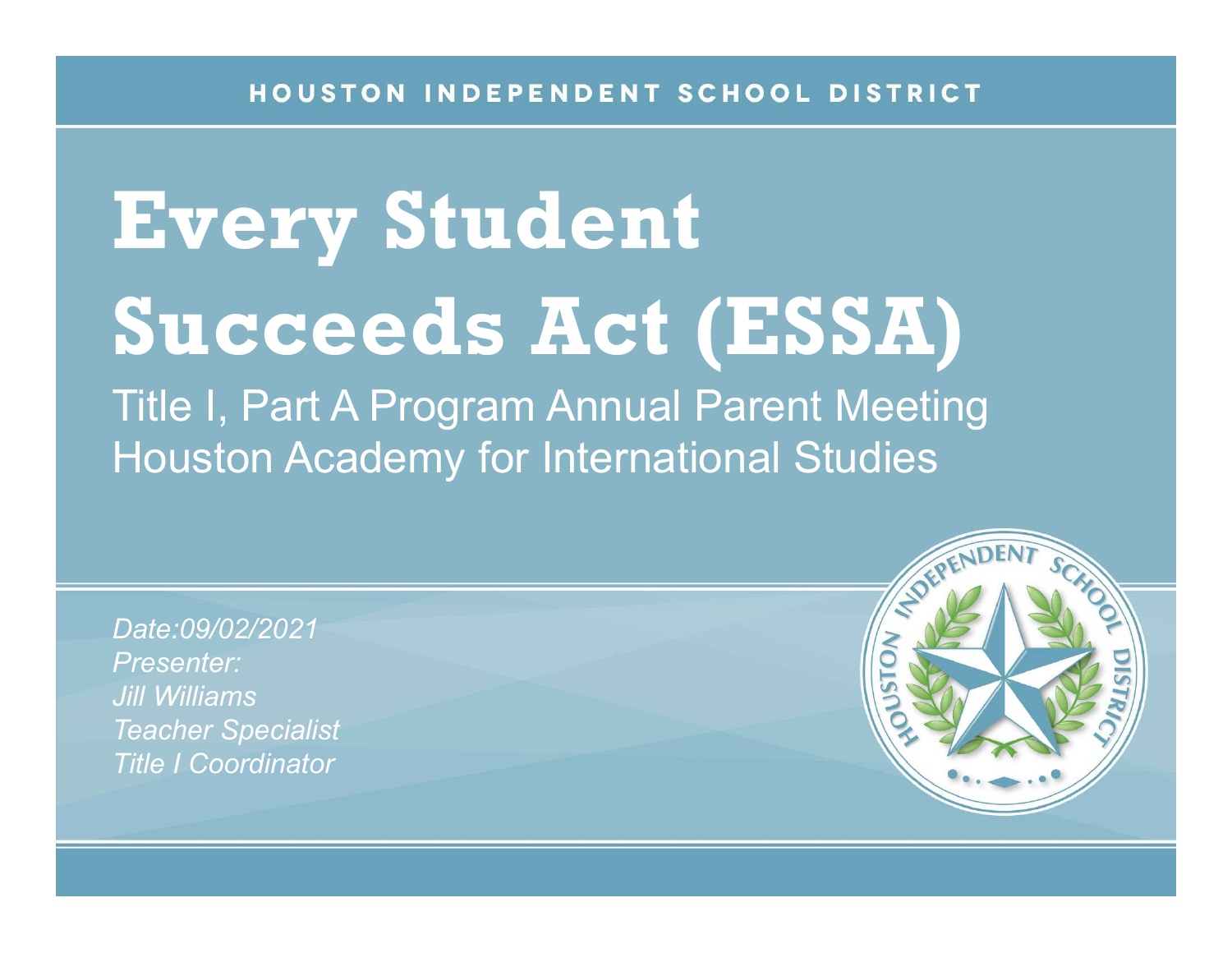#### Title I, Part A Program-Definition

#### **Definition**

Title I, Part A is a formula grant program that provides financial assistance to local educational agencies (LEAs) and schools with high numbers or high percentages of children from low-income<br>families . Formula grant programs are **Definition**<br>Title I, Part A is a formula grant program that<br>provides financial assistance to local educatio<br>agencies (LEAs) and schools with high numbe<br>high percentages of children from low-income<br>families . Formula grant noncompetitive awards based on a predetermined formula . Title I is the largest program supporting elementary and secondary education in the Every Student Succeeds Act (ESSA).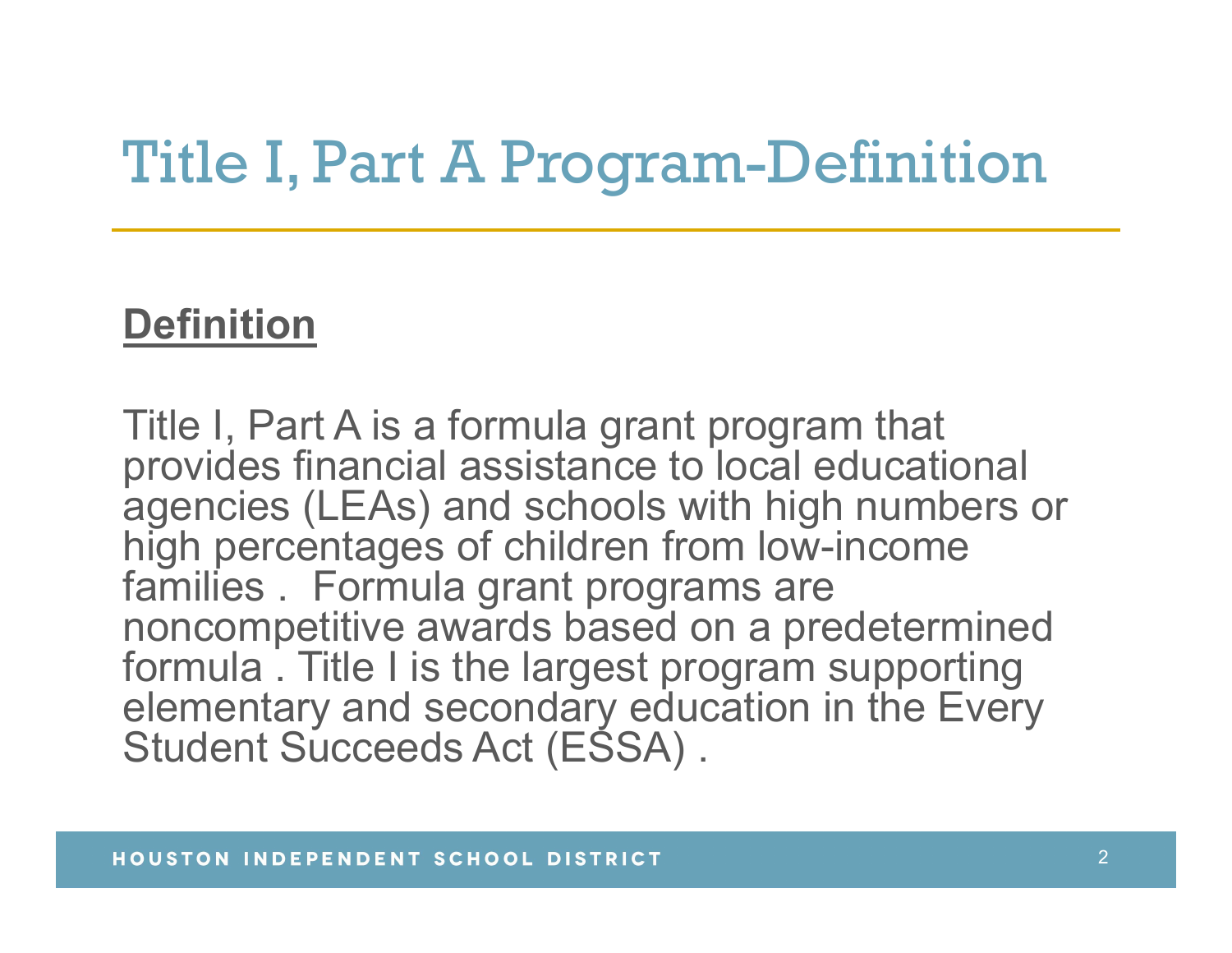# Title I, Part A Program- Purpose

#### Purpose

The Title I, Part A program is intended to help ensure that all children meet challenging state academic standards, regardless of economic status . Title I is the government's attempt to provide all children with the opportunity to

receive a fair, equitable and high-quality education, and to close the achievement gap .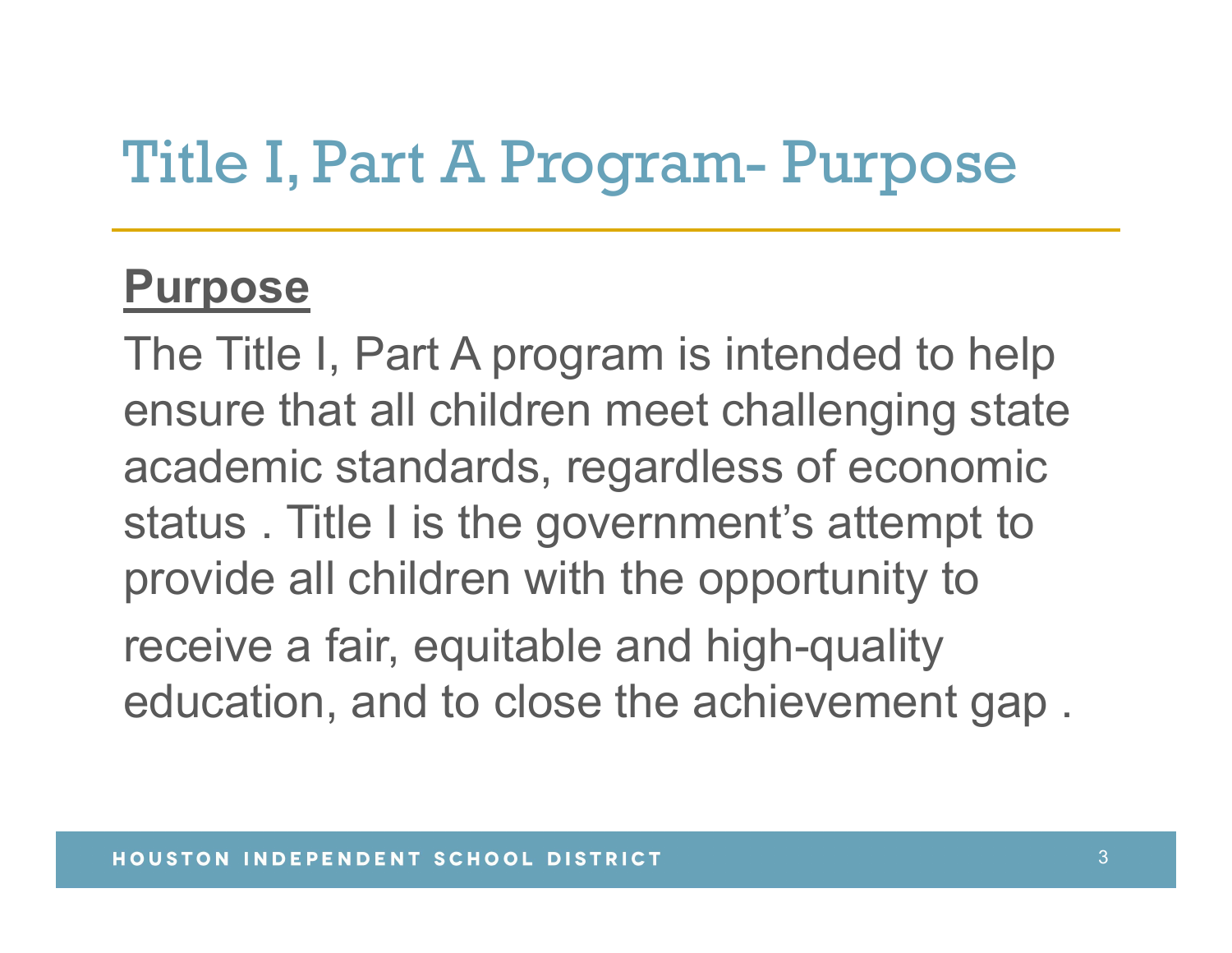#### How Schools Qualify

- How Schools Qualify<br>
 Campuses with an economically disadvantaged<br>
enrollment percentage of 40%-100% are considered<br>
"school-wide" campuses. enrollment percentage of 40%-100% are considered "school-wide" campuses. **How Schools Qualify**<br>• Campuses with an economically disadvantaged<br>enrollment percentage of 40%-100% are considered<br>"school-wide" campuses.<br>• Campuses with an economically disadvantaged<br>enrollment percentage of 35-39% are
- enrollment percentage of 35-39% are considered a "targeted assistance" campus.
- **How Schools Qualify**<br>• Campuses with an economically disadvantaged<br>enrollment percentage of 40%-100% are considered<br>"school-wide" campuses.<br>• Campuses with an economically disadvantaged<br>enrollment percentage of 35-39% are • Campuses with an economically disadvantaged<br>
enrollment percentage below 35% are not eligible for Title I funds.

This school year, our campus Houston Academy for International Studies is identified as an Economically Disadvantaged 'School-Wide' Title I Campus .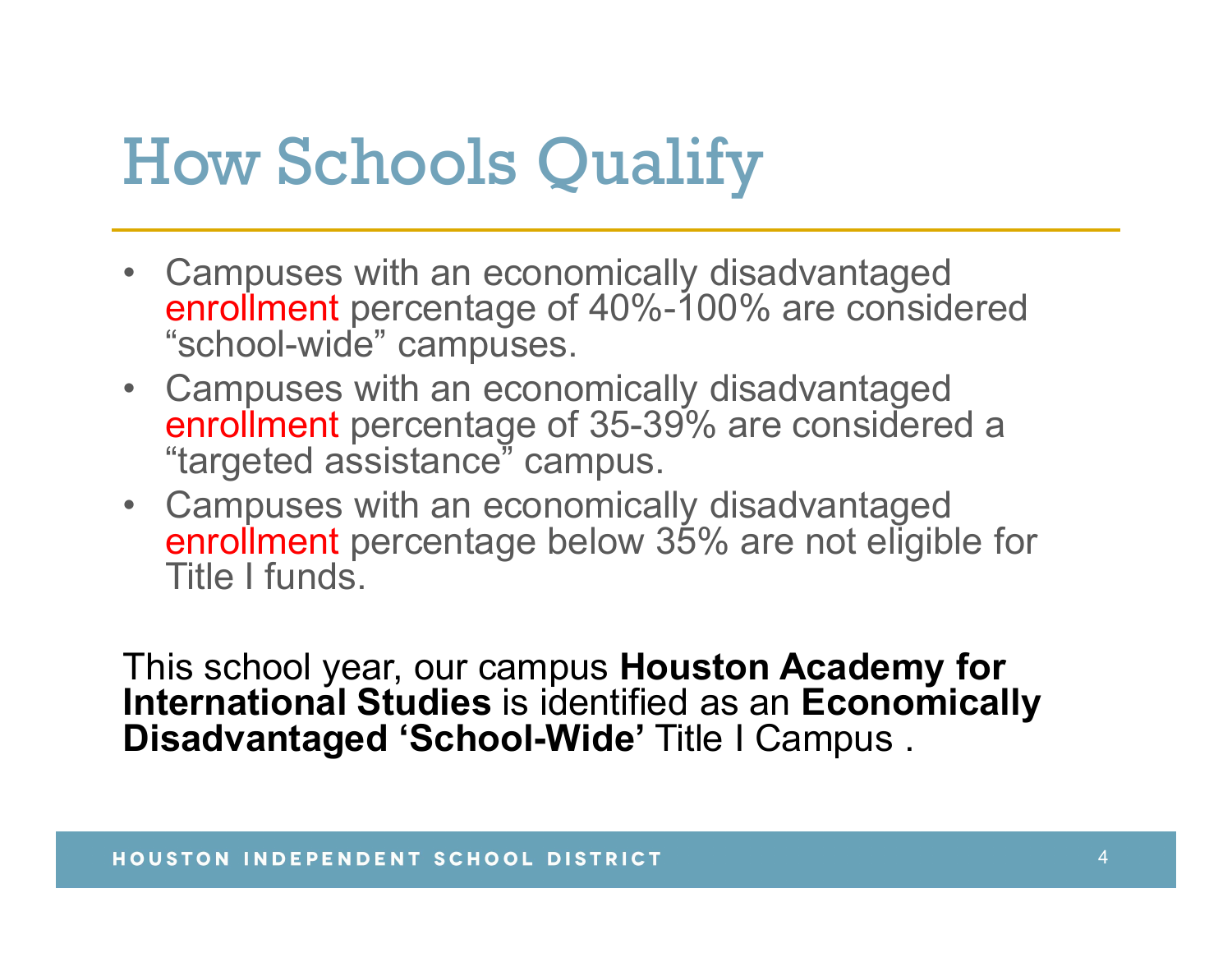### Title I Annual Meeting

- These "supplemental" federal funds are used to: Title I Annual Meeting<br>
These "supplemental" federal funds are used<br>
to:<br>
• Accelerate instruction for struggling students,<br>
• Provide professional-development for<br>
teachers, paraprofessionals, and
- 
- Title I Annual Meeting<br>
These "supplemental" federal funds are used<br>
to:<br>
 Accelerate instruction for struggling students<br>
 Provide professional-development for<br>
teachers, paraprofessionals, and<br>
administrators • Provide professional-development for<br>teachers, paraprofessionals, and<br>administrators Title I Annual Meeting<br>
These "supplemental" federal funds are used<br>
to:<br>
• Accelerate instruction for struggling students,<br>
• Provide professional-development for<br>
teachers, paraprofessionals, and<br>
• Aire certified person
- Hire certified personnel, and highly qualified<br>instructional assisting staff.
- These "supplemental" federal funds are used<br>
to:<br>
 Accelerate instruction for struggling students,<br>
 Provide professional-development for<br>
teachers, paraprofessionals, and<br>
administrators<br>
 Hire certified personnel, and • Provide professional-development for<br>
teachers, paraprofessionals, and<br>
administrators<br>
• Hire certified personnel, and highly qualified<br>
instructional assisting staff.<br>
• Provide additional resources – technology,<br>
pers
-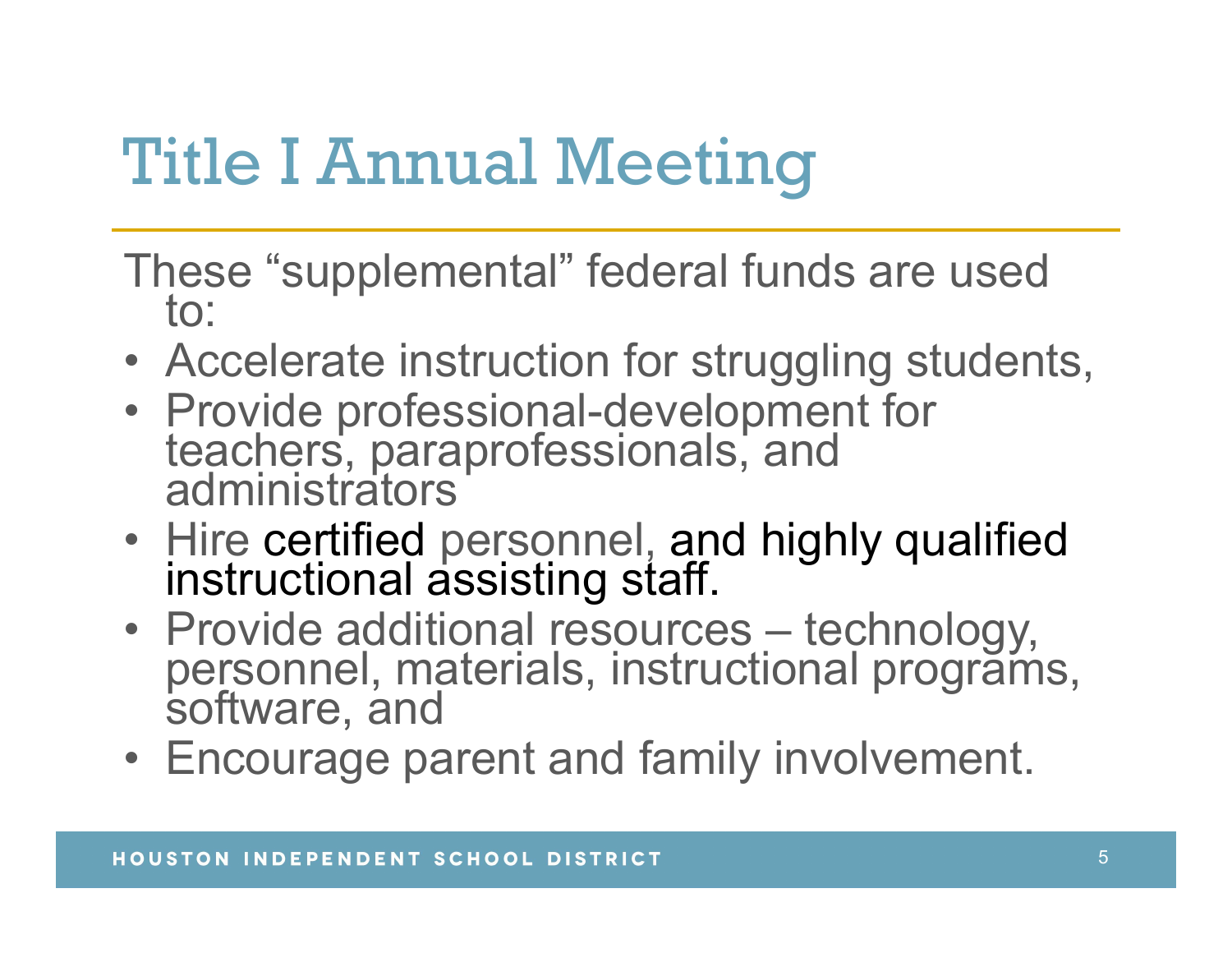#### Supplemental Dollars?

This means that Title I, Part A funds cannot be used to provide services that are **upplemental Dollars?**<br>Notify the U.S. and the used to provide services that<br>the used to provide services that<br>the Law<br>Astate Law

- 
- State Board of Education Rule
- Local Policy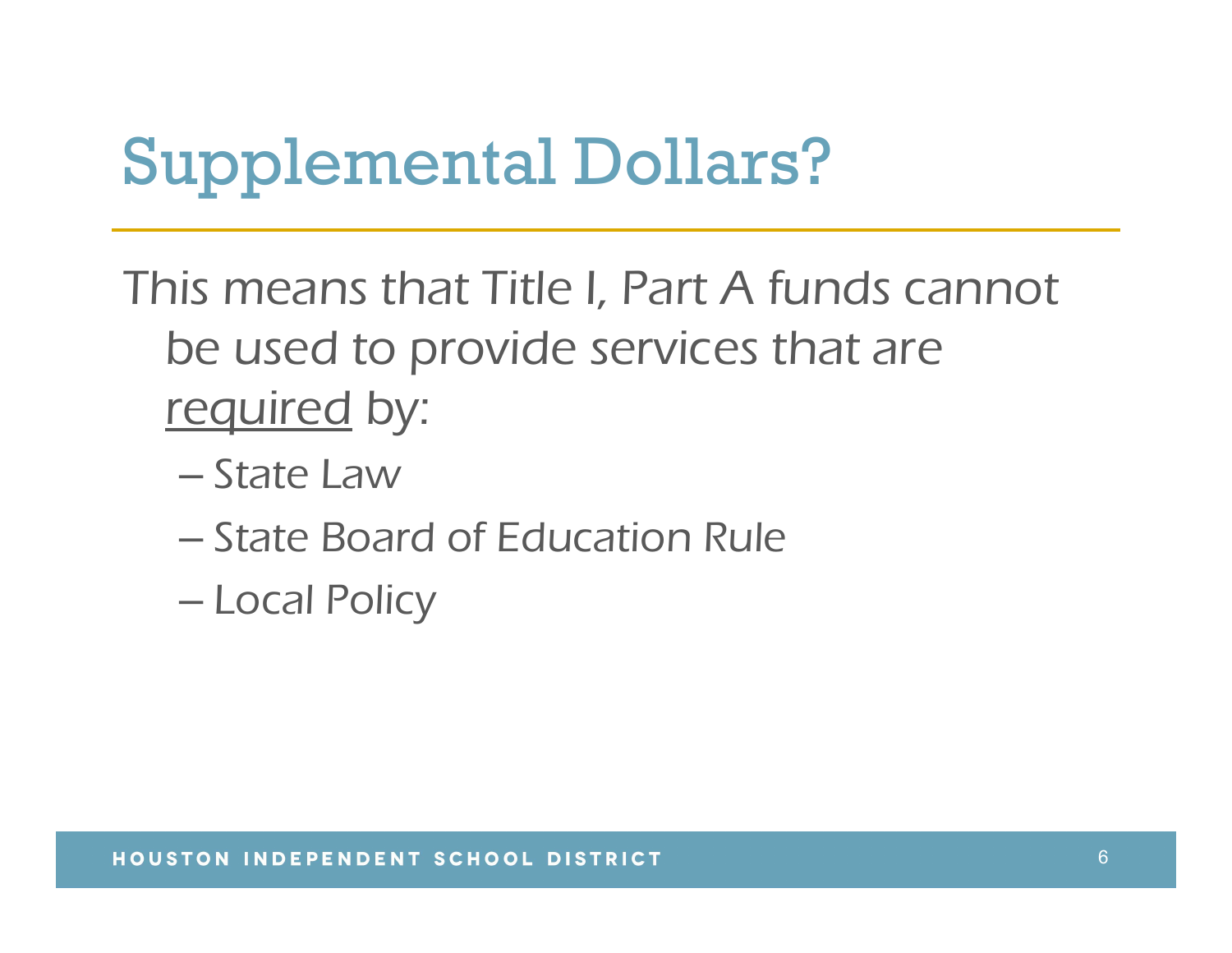Houston Academy for International Studies **Houston Academy for<br>International Studies<br>• At HAIS we spend our Title I dollars on:<br>1. After School Tutorials** 

- - 1. After School Tutorials
	- 2. Saturday Tutorials
	- 3. School Supplies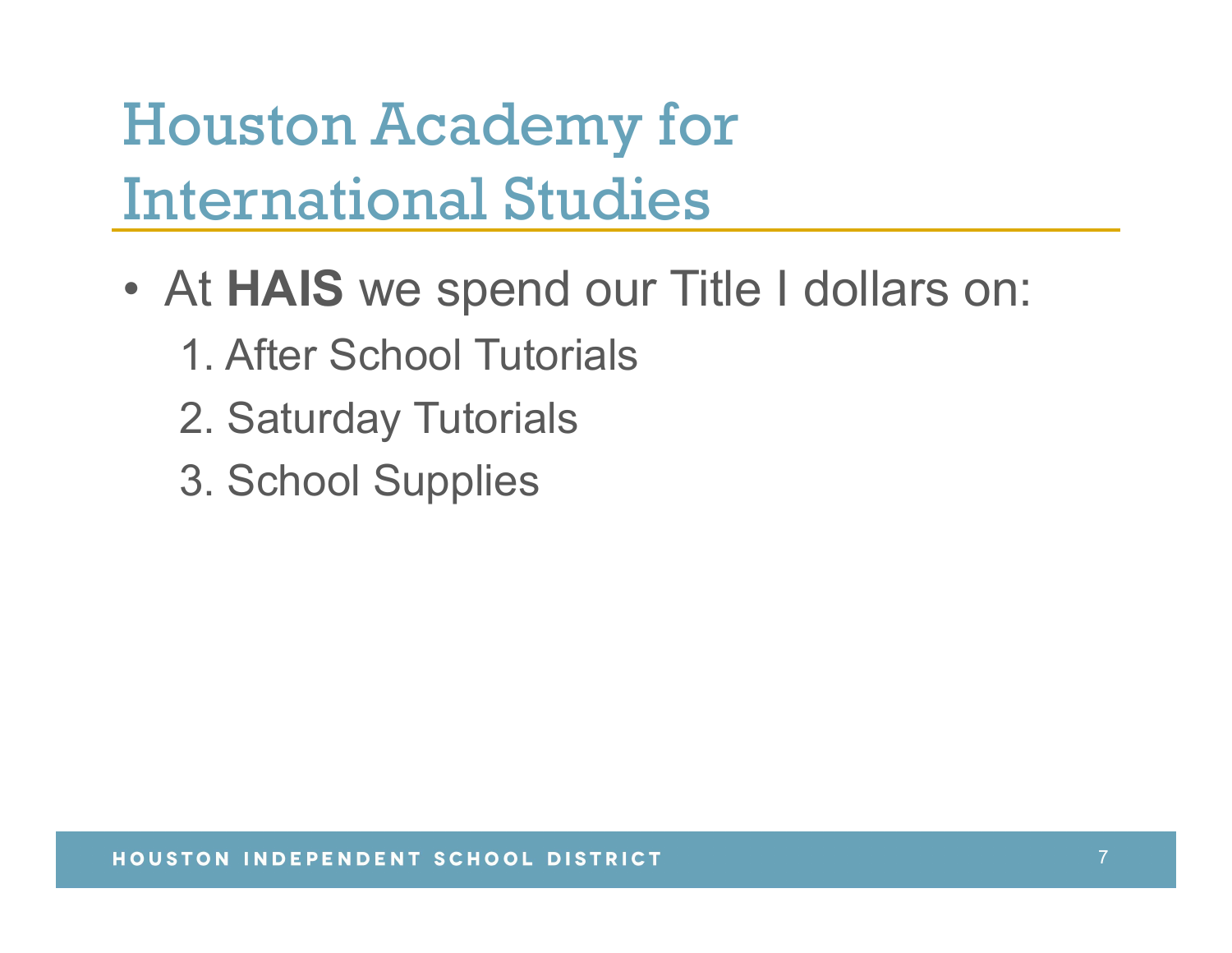## Parent and Family Engagement

Research has proven that students whose parents are involved in their child's education have greater success in school.

So, the Title I Grant supports activities that focus on parental and family involvement.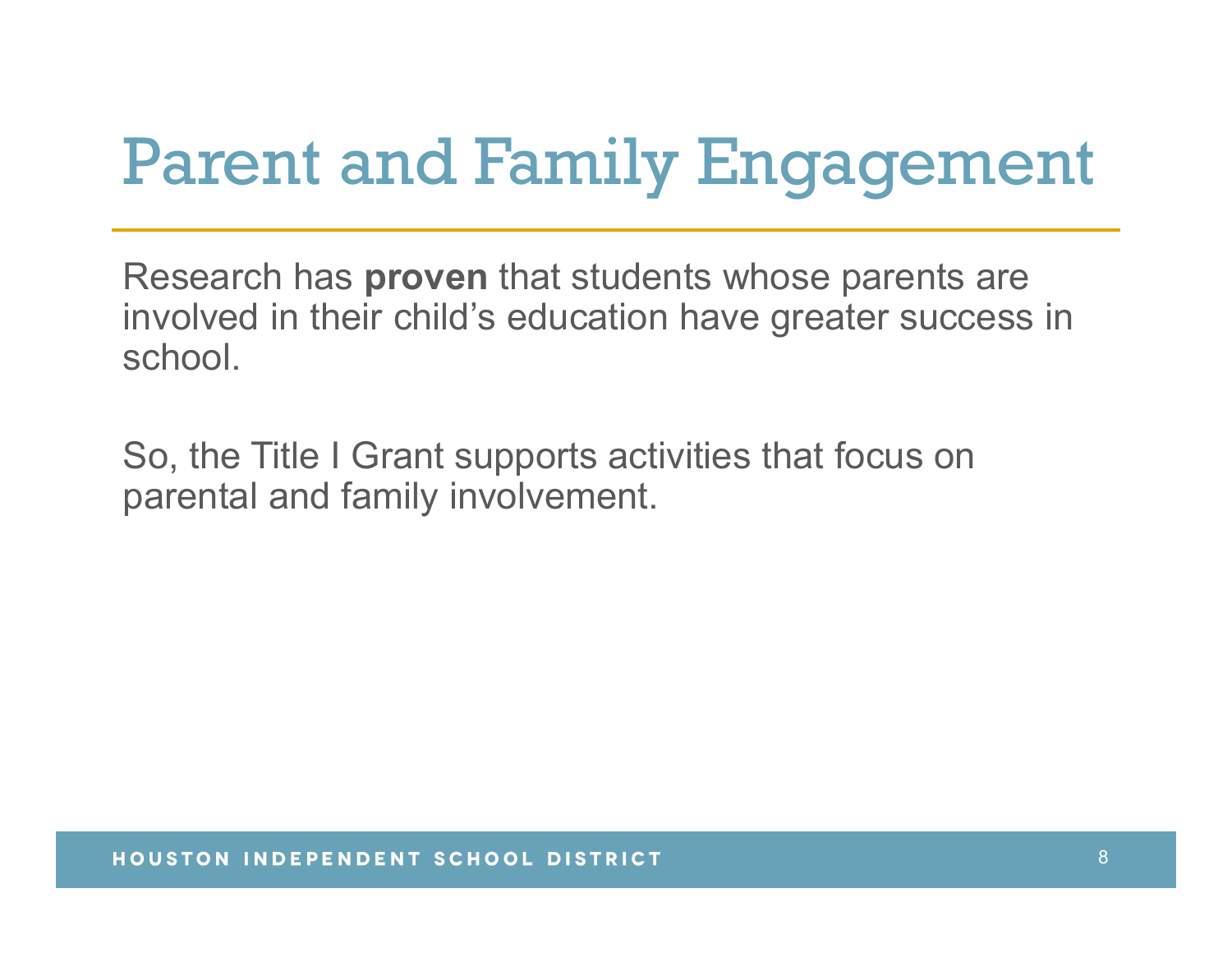#### Parental Involvement Requirements

- Parent Notifications (These are regular written communications to inform parents). **Parental Involvement<br>
Requirements<br>
• Parent Notifications (These are regular writter<br>
communications to inform parents).<br>
• Examples of parent notifications are:<br>
– School-Parent Compact (These are<br>
– statements of share**
- - statements of shared responsibilities).
	- Parent and Family Engagement Policy (This is a plan to involve parents).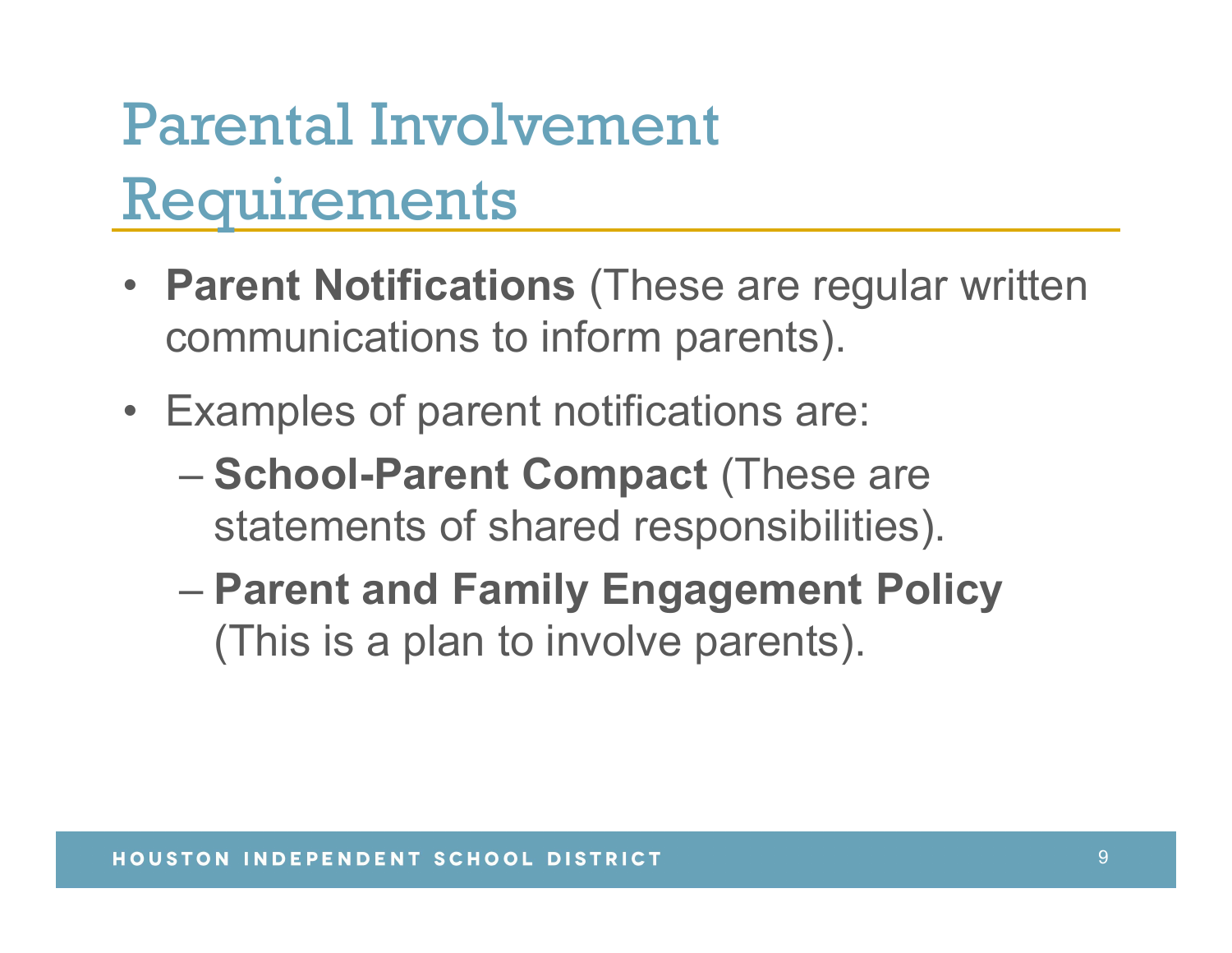#### Parental Involvement Requirements

- Title I Parent Meetings These are regular face-to-face or virtual meetings to provide trainings to parents as well as collaborate with them about the progress of their child's education. We will conduct at least 4 meetings each year. Each meeting will be conducted twice; once in the morning and once in the evening and on different days. A total of 8 meetings will be conducted to accommodate parents.
- Parent and Family Engagement Surveys The External Funding Department will provide a parent survey at the end of the school year to evaluate the campus' Title I, Part A Parent and Family Engagement Program.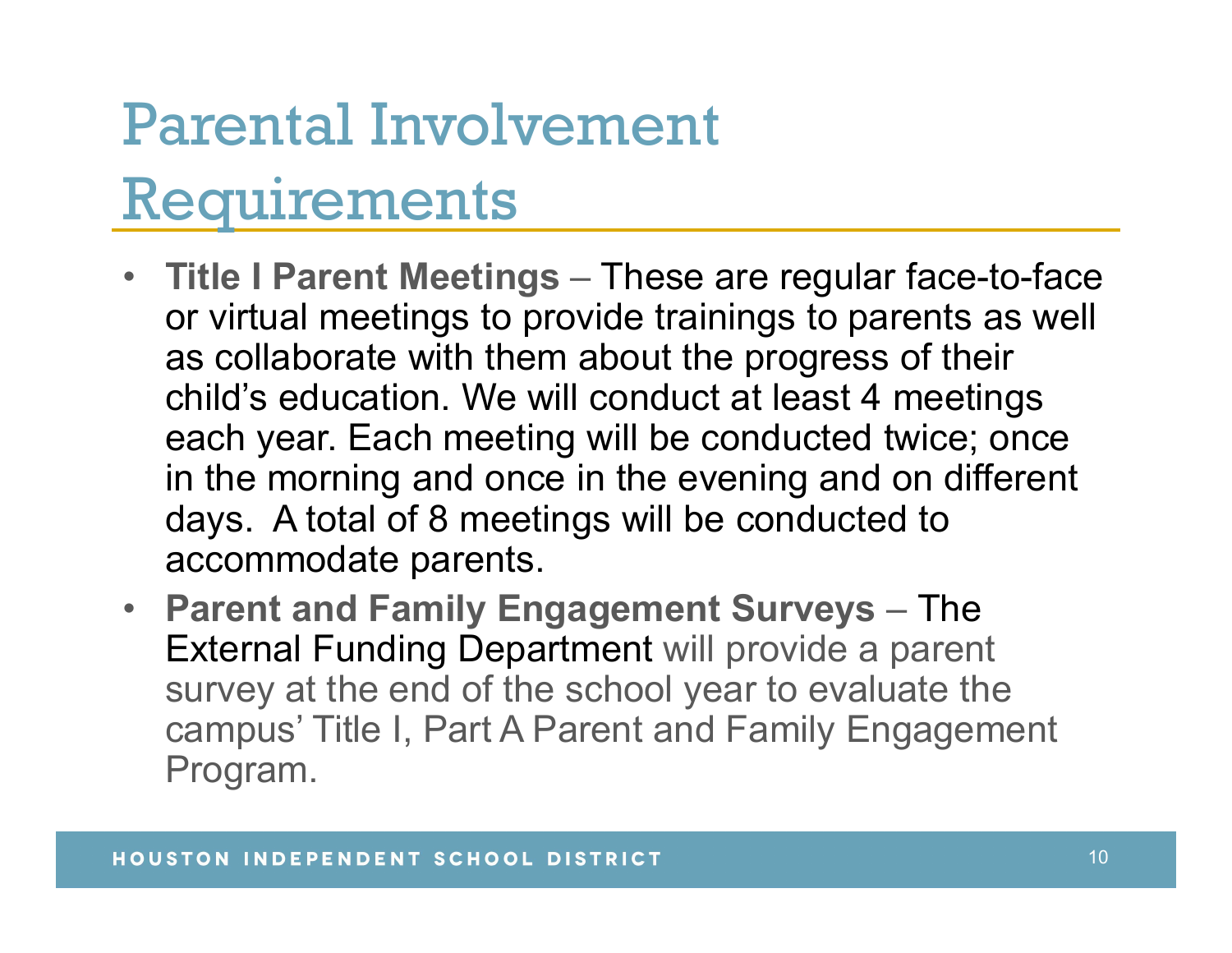#### Houston Academy for International Studies

**Houston Academy for<br>
International Studies<br>
• At HAIS we want you to be involved. Here<br>
are some ways that you can be involved in<br>
your shildle ashaal:** are some ways that you can be involved in your child's school: The same ways that you can be invo<br>
your child's school:<br>
1. Participate in revising or developing th<br>
School-Parent Compact.<br>
2. Participate in revising or developing th<br>
Parent and Family Engagement Policy.<br>
3. Volunteer

1. Participate in revising or developing the School-Parent Compact.

2. Participate in revising or developing the Parent and Family Engagement Policy.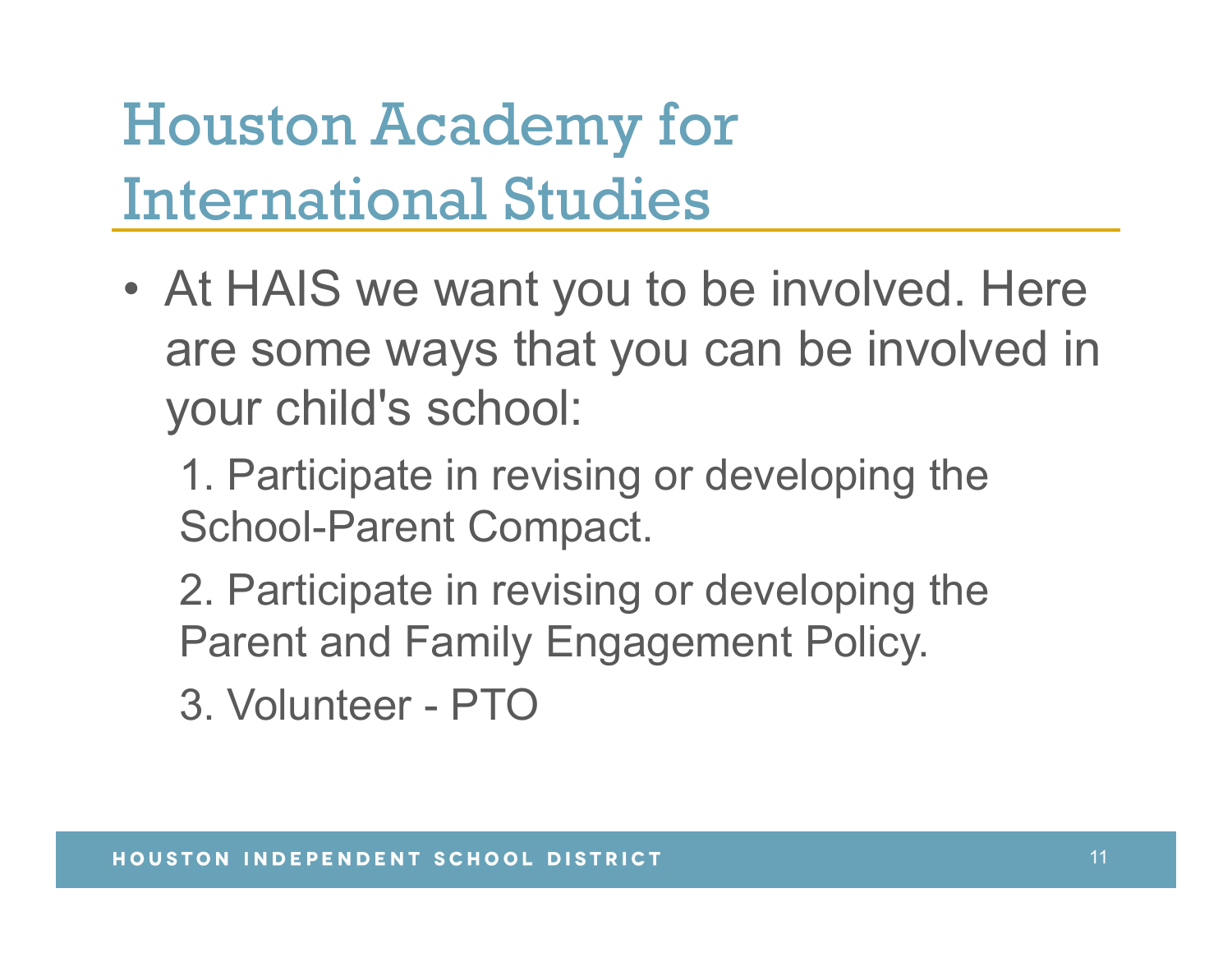#### **Other Requirements**

- The Federal Report Card This report card informs parents of the performance of the campus. **(head of the Federal Report Card This report card mforms parents of the performance of the campus.**<br>
- At HAIS we send a letter home with an internet link to the report card for our school.<br>
- We also make a copy availabl The Federal Report Card This report card<br>Informs parents of the performance of the<br>campus.<br>— At HAIS we send a letter home with an internet link to<br>the report card for our school.<br>— We also make a copy available in the Tit
	- the report card for our school.
	- our main office and on our school website.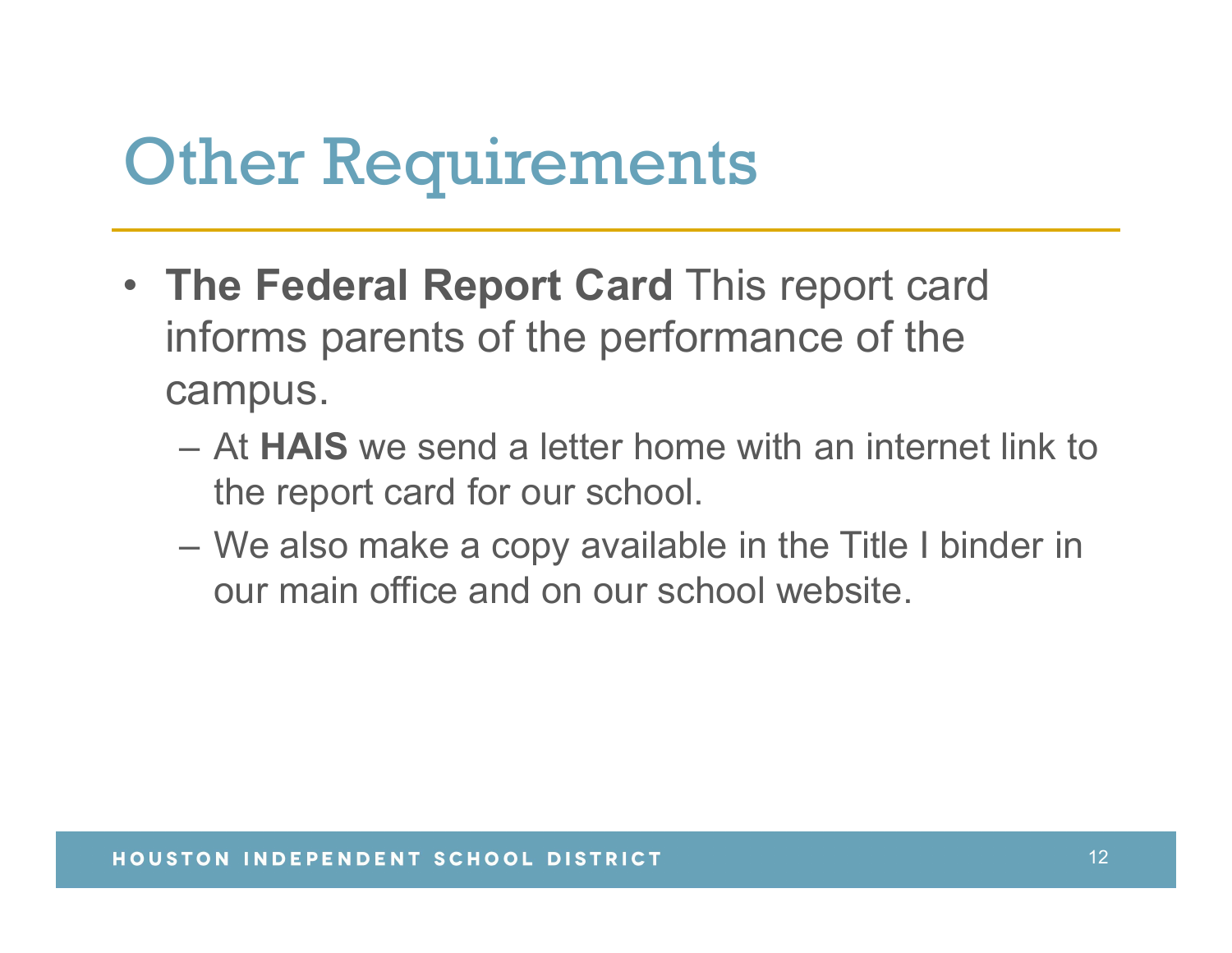#### Houston Academy for International Studies

**Houston Academy for<br>
International Studies<br>
• At HAIS we are committed to utilizing our Title I<br>
funds to maximize student achievement and<br>
impact student learning** funds to maximize student achievement and impact student learning.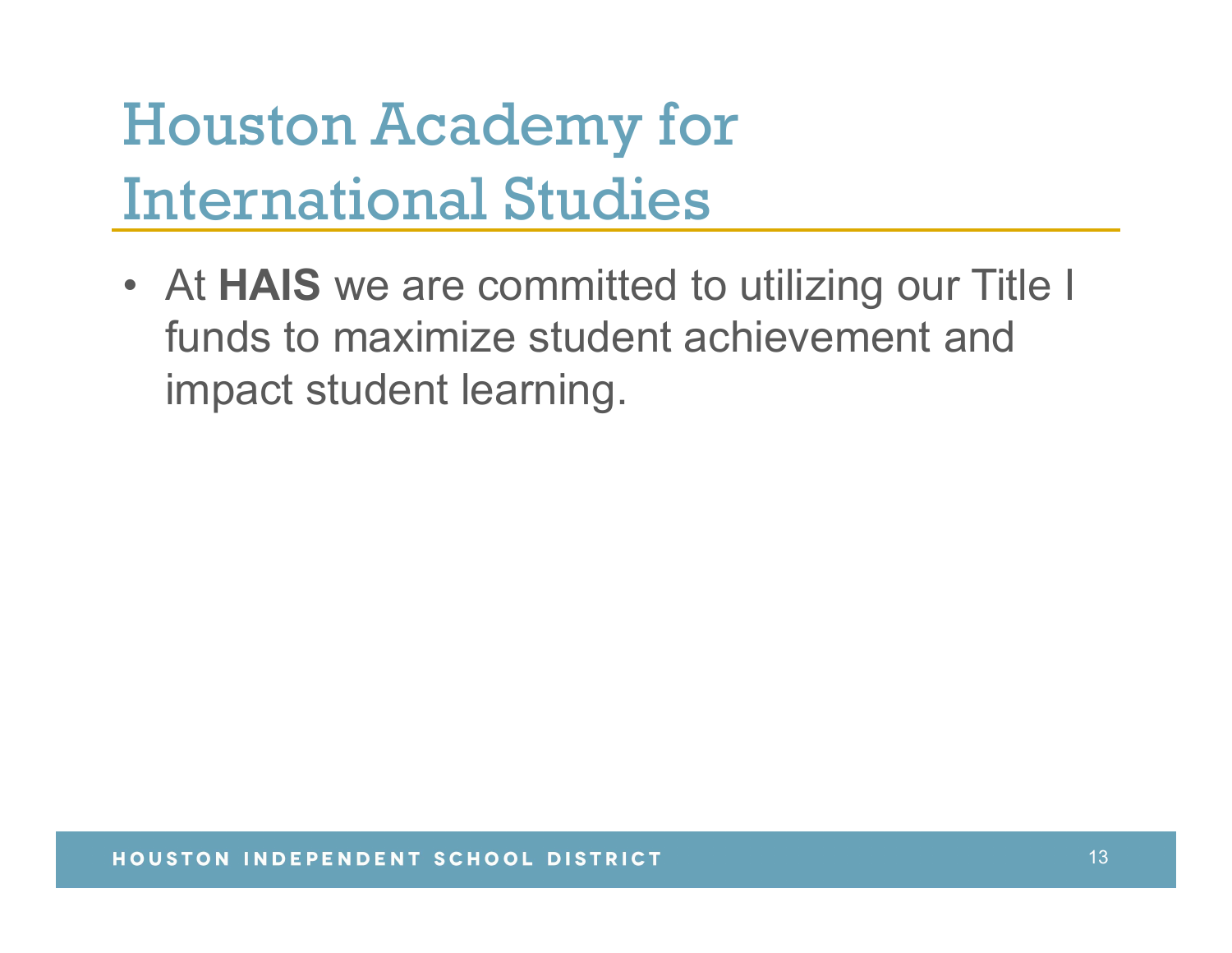#### Remember that…

The External Funding Department (Title I) is fundamentally focused to providing quality support to all Title I campuses and central office staff to ensure that all students achieve academic success.

Pamela Evans, Director External Funding Department (Titles I, II & IV)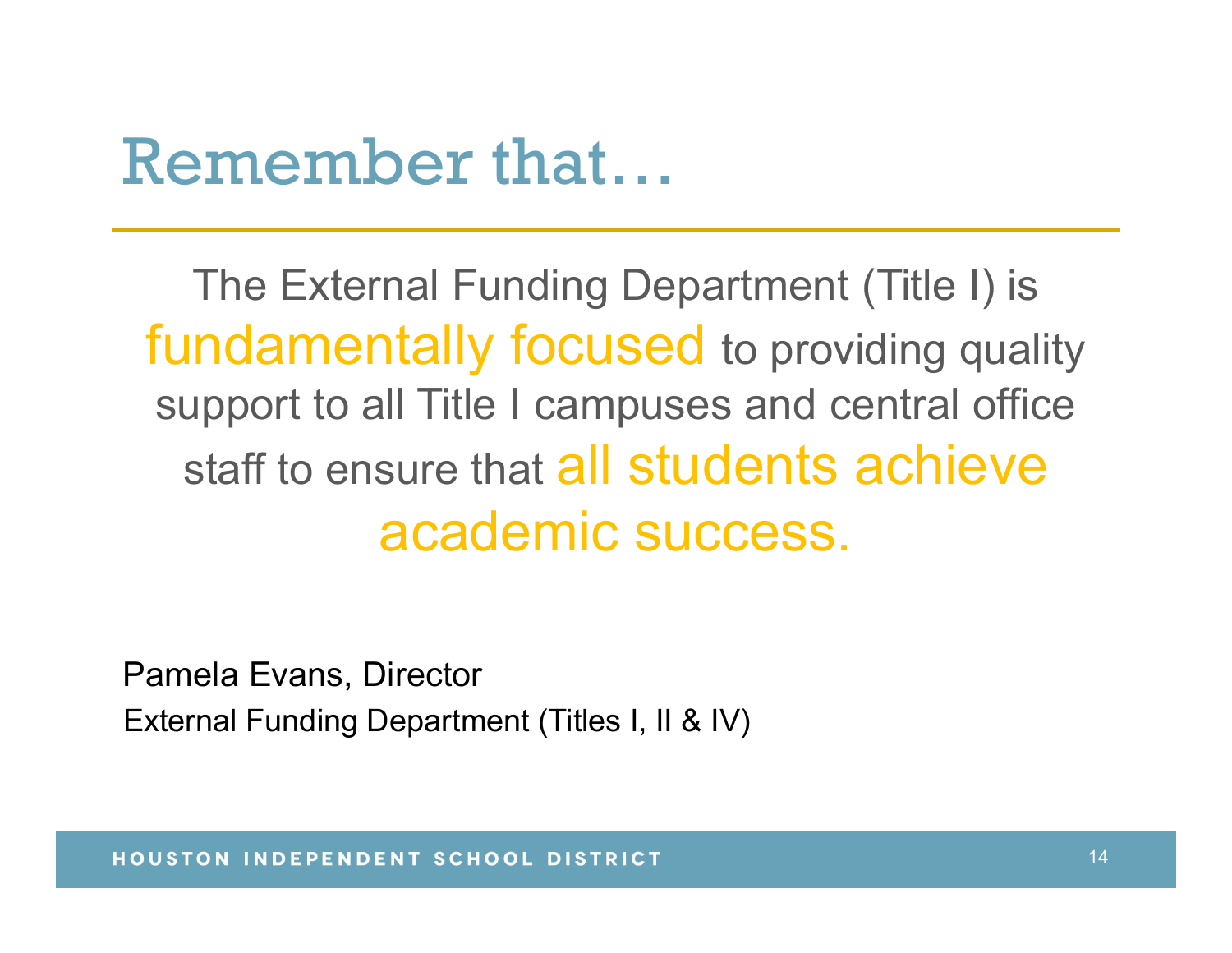

Houston Academy for International Studies

Jill Williams, Title I Contact Jwilli56@houstonisd.org 713-942-1430 Office

HOUSTON INDEPENDENT SCHOOL DISTRICT